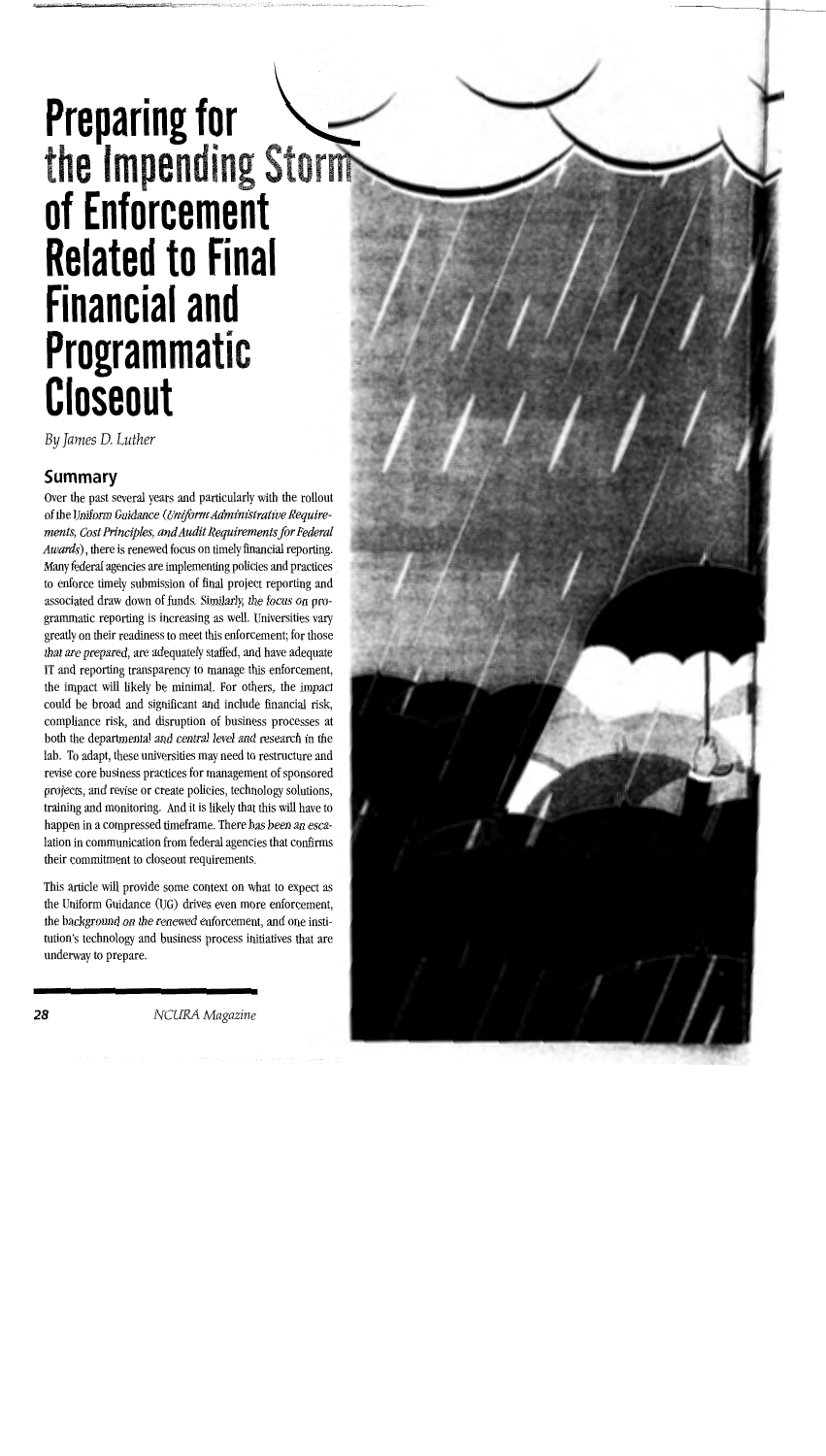### **Background**

)

While previous decades have seen escalating compliance expectations imposed on universities, recent directives from federal sponsors regarding timely closeout and award management have significantly increased pressure on universities. What is the impetus for this increased concern? Universities are facing added pressure from federal agencies in response to the Government Accounting Office (GAO) reports and the Offices of Inspector General directing higher levels of enforcement for award management. Most notably was the July 2012 GAO report entitled *Improving the Timeliness of Grant Closeouts by Federal Agencies and Other Grants Management Challenges* in federally funded projects that had not been appropriately closed. The GAO cited some projects that were as late as 5-10 years past closing dates. In tight budget times, the potential of so many federal dollars remaining encumbered and unspent raised concerns across all agencies, and even rose to the level of congressional discussion. Offices of Inspector General began to issue strong directives to the agencies regarding improvement of closeout processes and fundamental award management. In response, many federal agencies are currently reviewing their grantee oversight models and considering methods to increase levels of transparency and accountability. For example, one agency's approach has been to implement new reporting requirements, such as subaccount reporting to provide for increased transparency and reimbursement control.

This single change alone - transition to sub-accounting - may require institutions to devote extensive resources to significant technology support, changes in business process, and additional personnel.

Does this mean that federal agencies may potentially begin to deny reimbursement on projects that do not observe a timely 90 day close? It appears that this will indeed be the case, as agency enforcement of this requirement is more strictly imposed.

With a long history of productive agency /institutional partnership, all parties are committed to a timely and effective closeout; however, there may be obstacles within a university that can challenge this process. Some are easily surmountable, but others may have complex facets that require greater levels of coordination, resourcing, and internal policy change:

- Timing issues related to resource workload management (timely closeouts may be a challenge): The conflicting demands on institutional grant managers may be significant and require difficult prioritization among proposal submission, appropriate fiscal management of active projects, and closeout, each task with finite deadlines.
- Complexities of managing subrecipients: International subawardees, or awards that have more complex terms and conditions may pose additional problems in achieving a timely close.
- Institutions may struggle with timing issues related to postings that are entirely driven by the institution's general ledger or payroll posting frequency which may only occur once per month.

*AUGUST 2014* 29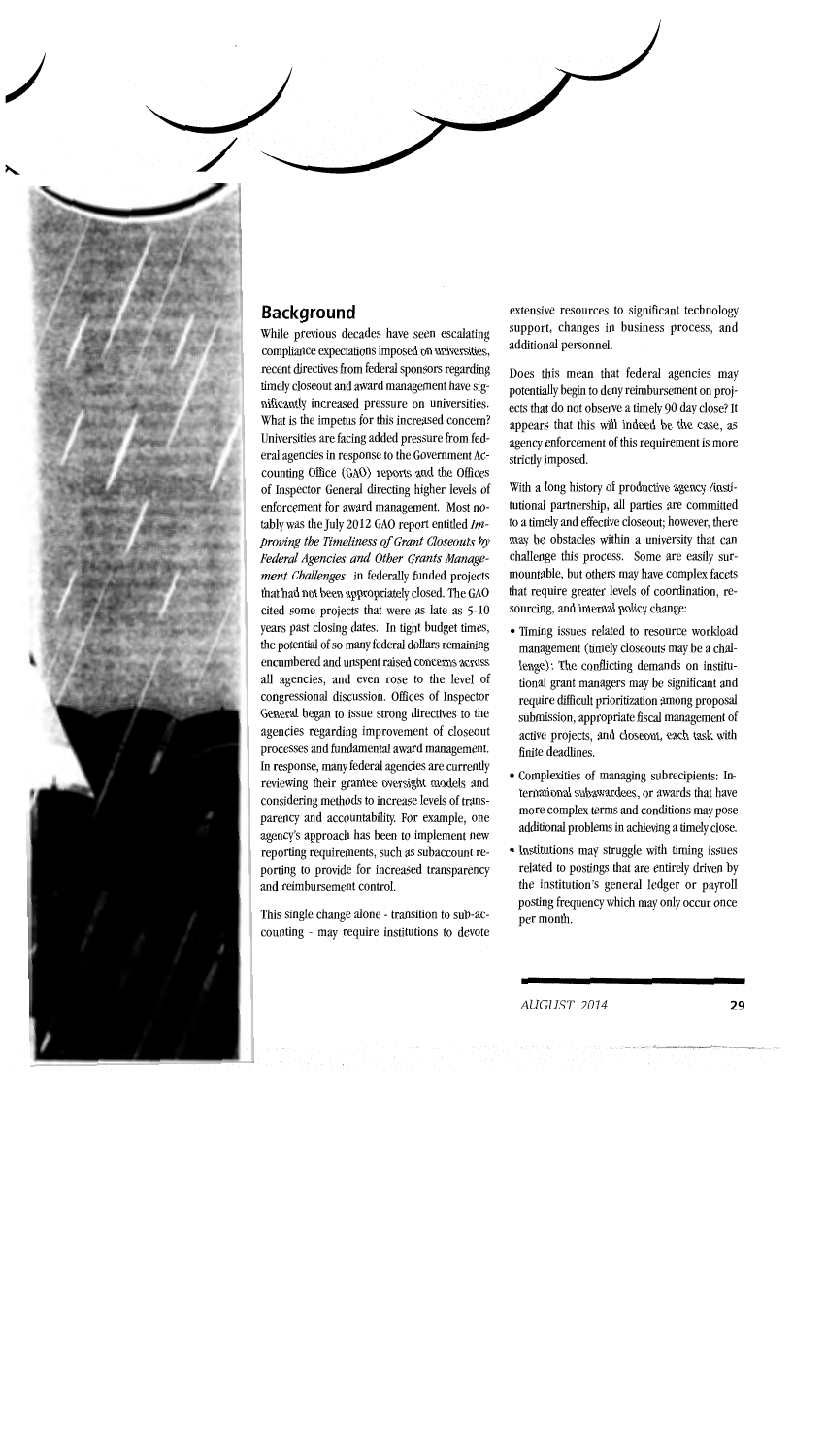Closeout, Final Reporting, Cash Draw Process & SubAcct Integration What role does the new Uniform Guidance



• Late postings from service centers, vendors, and service providers may also need to be addressed.

The closeout process is complex and can be demanding if adequate personnel and system support are not readily available. Within 90 days, institutions must complete a final financial reconciliation of project expenses, ensure that all programmatic and financial requirements and documentation standards of subawards have been met, verify that effort has been appropriately managed and documented, close down any standing orders, outstanding encumbrances, remove all payroll assigned to the project and manage a final financial reconciliation. The issue is further exacerbated by limitations on resources dedicated to closeout and the variety and inconsistency of project closeout dates.

What, then, are the risks to the institution?

- Financial risk: universities incur a cost but due to other challenges are not able to draw down funds for reimbursement in time;
- Compliance risk: late financial and programmatic reports
- Business disruption risk: pressure research administrators and principle investigators who are challenged to manage competing priorities may ultimately lead to reduced quality of research

play in addressing this issue?

OMB A-110 has long had a requirement for timely reporting but with expanded oversight and attention, the UG is reinforcing and clarifying the requirements. Section § 200.343 of the Uniform Guidance is very clear and states:

- (a) The non-Federal entity must submit, no later than 90 calendar days after the end date of the period of performance, all financial, performance, and other reports as required by or the terms and conditions of the Federal award. The Federal awarding agency or pass-through entity may approve extensions when requested by the non-Federal entity.
- (b) Unless the Federal awarding agency or pass-through entity authorizes an extension, a non-Federal entity must liquidate all obligations incurred under the Federal award not later than 90 calendar days after the end date of the period of performance as specified in the terms and conditions of the Federal award.
- (c) The Federal awarding agency or pass-through entity should complete all closeout actions for Federal awards no later than one year after receipt and acceptance of all required final reports.

To summarize, the guidance reaffirms that all final reports (financial, performance, and other) and liquidation of obligations must occur within 90 days of the end date.

#### **"Transparency, Enforcement and the Cash": Subaccount Reporting**

In response to the GAO report and audit pressure, many agencies are increasing their enforcement of these deadlines in advance of the implementation of the UG. Perhaps most compelling is the NIH announcement of a sweeping change to subaccounting financial reporting. While NSF had previously adopted the requirement that federal drawdowns must be done by individually funded project accounting, this has not previously been

=

*NCURA Magazine*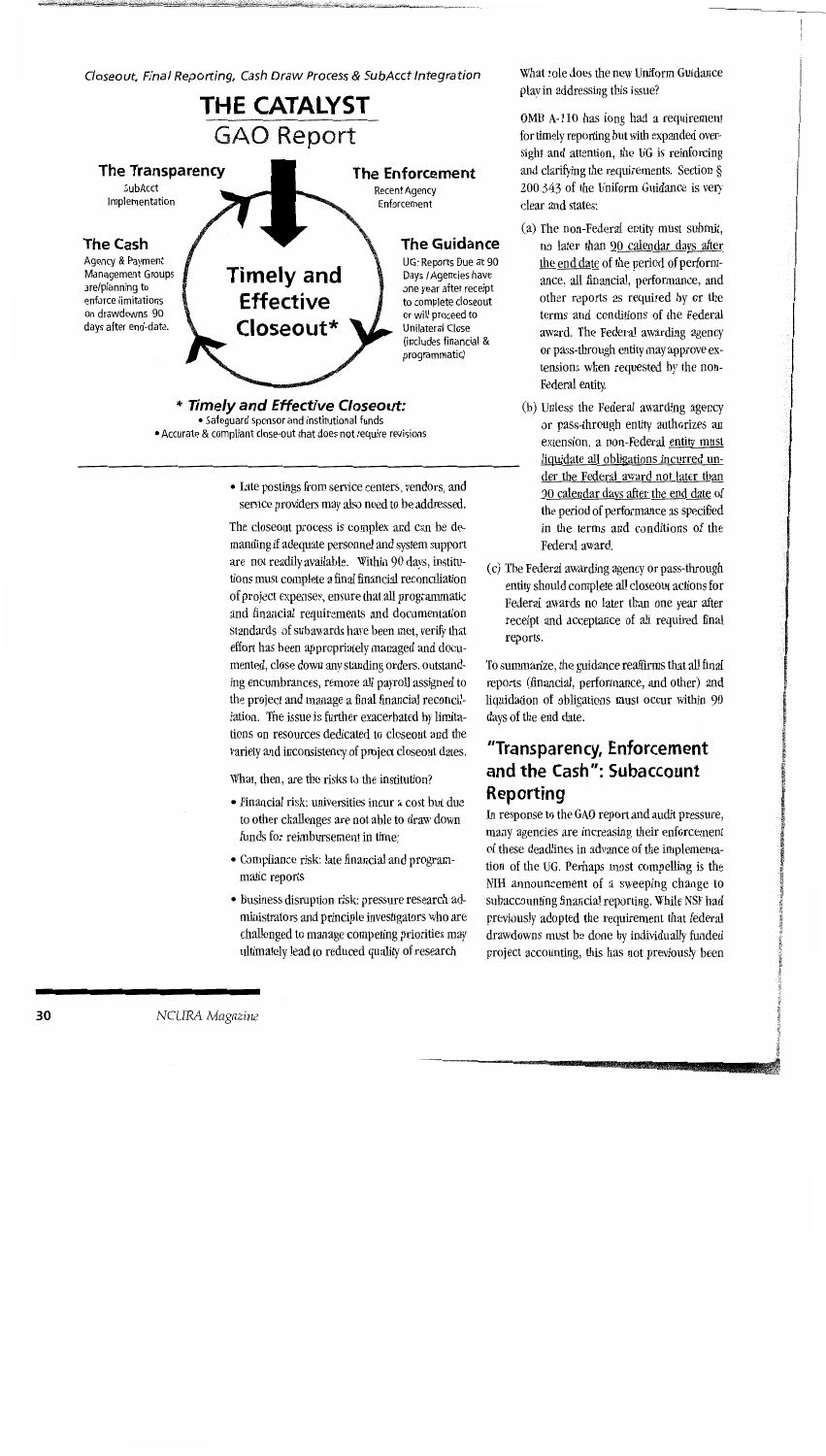the practice at NIH. NIH announced its plans to transition to subaccounting in September, 2013 but delayed the transition start to 10/1/14. Other HHS agencies like HRSA are also communicating their planned enforcement.

Changing to subaccounting provides greater transparency as to the specifics of individual project financial accountability, and also enables the identification of late charging on projects past their closing end date. For institutions that have long relied on a consolidated drawdown process, this change is significant. The transition may require substantial technology support, institution-wide change in business process, and considerable drain on personnel resources. Aside from NSF and NIH, other federal agencies differ in their ability to readily enforce or support this change in financial systems, potentially creating a bifurcated business process at the institutional level.

Depending on the size of an institution's portfolio, the transition to subaccounting can be a significant business process change that may represent a >30 percent increase in annual FFR submission. Additionally, institutions may have to develop technology solutions to support a code-by-code draw process and may need to significantly increase their draws from 1-5 time/month to almost daily to ensure that there are no inadvertent internal timing issues that would cause the institution to miss the 90 day deadline.

#### **Duke University's Approach**

As research administration at many institutions is highly decentralized, it is often challenging to develop institutional solutions to federal requirements that reflect best-practice and still allow the flexibility inherent in individual department culture and business environment. This is especially the case when there is a significant sense of urgency from the government competing with other institutional priorities outside of the research portfolio for resources and priority. The dilemma is further exacerbated when the changes necessary to meet new federal standards will impact university-wide systems, process and policy.

Changing what has been a traditional approach to timely closeout can become quite an extensive scope of work. Thus, prioritizing the risk, understanding upcoming deadlines, and assessing which policy/processes and technology items have the longest lead times, are critical to getting prepared. Following is a very high level summary of the approach that Duke University is taking:

- A. Conduct "Readiness" analysis of upcoming end-dates
	- a. What are the peak months of activity for closeouts? What are the competing priorities (proposal deadlines, academic & financial calendar)?
- B. Identify the transactions/areas that create the greatest risk to an untimely closeout
	- a. Are there GIL accounts or types of transactions that routinely cause late closeout? Possibly internal billing for recharge cen-

**National Management Companies in the Companies of the Companies Companies in the Companies of Companies of The Co<br>The Companies of the Companies of the Companies of the Companies of the Companies of the Companies of the C** 

ters (e.g. lab animals and DNA sequencing); is there a consistent pattern of late invoicing from subawardees; is it problematic to manager closeout when faculty are cross-appointed or are "owned" by separate units?

- C. Determine if internal business process and policies need to be revised.
	- a. Examine the current Closeout Process What tools are available to support the process, and are there early warning signals in the system to advise if a closeout is in danger of being late?
	- b. Peer Invoicing Timeline If late subrecipient billing is an issue, what measures can be taken to mitigate?
	- c. Procurement Terms and Conditions Is there consistent late invoicing among certain vendors, or is the internal process too slow?
	- d. Internal billing (shared resources, clinical systems, student systems,  $etc.$ )  $-$  What systems can be improved to enhance timely and transparent billing?
	- e. Role of Parent When internal "convenience" subaccounts are established, are the roles and "march in" rights of the parent clear so that internal subaccounts can be "taken over" if necessary to bring the project to close?
	- f. Cost Transfer policy Should this be changed to eliminate late transfers that impede closing?
	- g. NCE Management Is there a process for units to advise early in the project that a NCE will be requested?
	- h. FFR policy- Is there a clearly defined policy on FFR revisions, and a system that supports production of the FFR?
- D. Evaluate impact on technology-what changes need to be made to:
	- a. Sponsored Programs Billing & Reporting Database
	- b. Improved LOC Draw process (code-by-code draw and increased frequency)
	- c. Tracking of Programmatic and Administrative Reports
	- d. Management Reporting to identify chronically slow units
- E. Evaluate impact on training & education (faculty and staff)
- F. Support from leadership for technology resources and eventual business process change (and associated disruption)
	- a. At Duke, we have a weekly meeting of senior leaders that includes the VP Finance, VP Human Resources, Vice Provost for Research, Vice Dean for Research, Executive Vice Dean Administration from the School of Medicine, and the Executive Vice Provost. This group meets twice a month with leadership from all primary research administration offices to address research support opportunities, improvement to technology and reducing faculty burden.

*AUGUST 2014* 31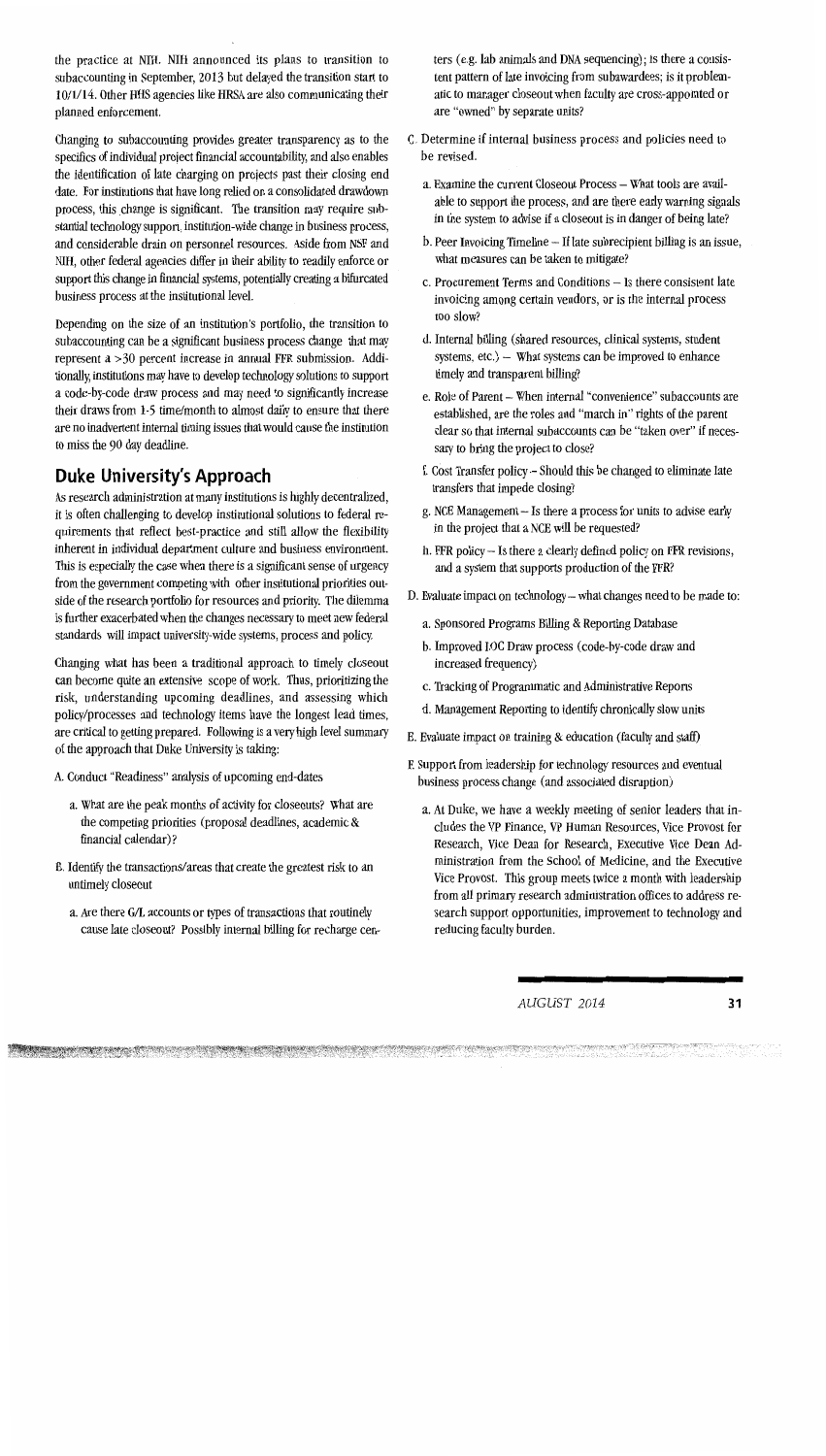Critical to the success is evaluating the adequacy of functional resources in central offices, departments, and technology support to staff the initiative. Each university may need to ask: Do we need a dedicated implementation team that can assist with the technology and business process/policy work and then assist the departments during the transition.

As you assemble this project plan and associated team, it is critical that you consider the lead time for changes (what is the cycle time to get the necessary allocation of technology resources to make significant system changes), breadth and depth of stakeholder impact, financial risk, faculty burden, and departmental disruption.

#### **Conclusion**

The enforcement of the longstanding requirement to submit final financial and progress reports is accelerating at a significant pace and may catch many institutions by surprise. The ability to meet this requirement, and the implementation of subaccounting may require a consolidated and coordinated effort that addresses improvements to technology and changes to business process and policy. Some institutions, such as Duke, are fully acknowledging this and are meeting the requirement with a project team that includes dedicated staff and strong representation from departments to address the compliance and financial risk in a manner that is supportive of the departments' culture and the faculty research. **ti** 

Editor's Note: All, we are happy to hear that NIH will not implement the subaccounts payment policy until Oct. 1, 2015 per NIH NOT-OD-14-103.



James D. Luther, MA., *Associate Vice President for Finance* & *Re*search Costing Compliance Officer at Duke University. His respon*sibilities include oversight of the post-award areas for the University and School of Medicine, management of fixed and moveable assets, negotiation of Duke's indirect cost and fringe benefit rates, and the Research Costing Compliance (RCC) program. Jim* is *a regular presenter at NC URA, the Chair of the COGR* 

*Costing Committee, and the Co-Chair of the PDP Admin Burden Subgroup. He can be reached at* james.luther@duke.edu

#### References

GAO Report on Closeouts (July 2012)

- http://www.gao.gov/assets/600/592995.pdf
- GAO identified more than \$794 million in funding remaining in expired grant accounts (accounts that were more than 3 months past the grant end date and had no activity for 9 months or more) in the Payment Management System (PMS)
- NIH Domestic Awards to Transition to Payment Management System Subaccounts in FY 2014 (9/3113) NIH Notice NOT-OD-13-112
	- http://grants.nih.gov/grants/guide/notice-files/NOT-OD-13-112.html
	- NIH would transition to SubAcct reporting starting on 10/1/13 (this was subsequently delayed to 10/1/14 by Notice 13-120)
	- Final reports are due 90 days after end-date
	- PMS "will now hold payment requests for funds in subaccounts for awards that are 90 days or more beyond the project period end date"
- NIH Domestic Awards to Transition to Payment Management System Subaccounts in FY 2014 and FY 2015 (September 26, 2013)
	- http://grants.nih.gov/grants/guide/notice-files/NOT-OD-13-120.html
	- Transition to SubAcct reporting (initially conveyed via 13-112) would be delayed until 10/1/14
- Uniform Guidance *(Uniform Administrative Requirements, Cost Principles, and Audit Requirements for Federal Awards),* Section § 200.343
	- (a) The non-Federal entity must submit, no later than 90 calendar days after the end date of the period of performance, all financial, performance, and other reports as required by or the terms and conditions of the Federal award. The Federal awarding agency or pass-through entity may approve extensions when requested by the non-Federal entity.
	- (b) Unless the Federal awarding agency or pass-through entity authorizes an extension, a non-Federal entity must liquidate all obligations incurred under the Federal award not later than 90 calendar days after the end date of the period of performance as specified in the terms and conditions of the Federal award.
	- (g) The Federal awarding agency or pass-through entity should complete all closeout actions for Federal awards no later than one year after receipt and acceptance of all required final reports.

NIH Updating Grant Closeout Policies and Procedures to Align with New HHS Requirements (April 24, 2014)

• http://grants.nih.gov/grants/guide/notice-files/NOT-OD-14-084.html

- All reports required for closeout must be submitted no later than 90 days after the project end date.
- Clarifies when Agency can proceed to a *unilateral closeout* if the grantee is non-communicative
- Includes FAQ's to clarify aspects of the Notice http://grants.nih.gov/grants/closeout/faq\_grants\_closeout.htm

Administrative Changes to NIH Domestic Awards Transition to Payment Management System Subaccounts - NOT-OD-14-093 - May 16, 2014

- Implementation for domestic, non-competing awards will occur between October 1, 2014 and September 30, 2015.
- Unliquidated Obligations on the Subaccount Transitional FFR: if there are unliquidated obligations at the end of the first "administratively shortened" competitive segment, these may be reported on the subaccount transitional FFR expenditure data report.
- NIH continues to seek some relief from the DHHS by requesting an additional year for grantees to have adequate time for system developments necessary to manage this transition for non-competing awards

Revised Timeline for Administrative Changes to NIH Domestic Awards to Transition to Payment Management System Subaccounts - NOT-OD-14-103 -July 11, 2014

• http://grants.nih.gov/grants/guide/notice-files/NOT-OD-14-103.html

32 *NCURA Magazine*